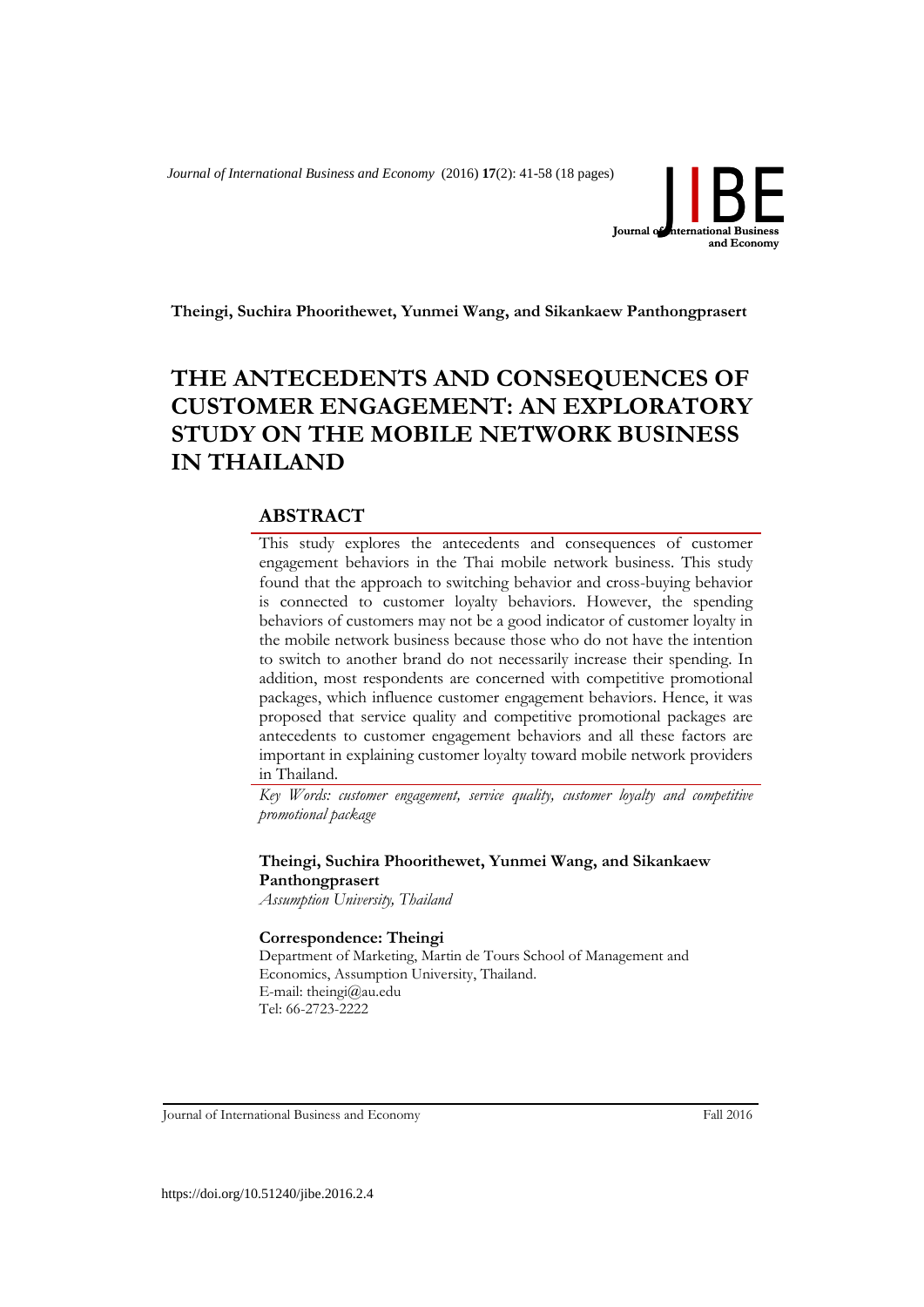### **INTRODUCTION**

In recent years, customer engagement has been a topic of growing importance in marketing literature. This is due to the sophisticated and interactive nature of digital media that enables marketers as well as customers to exchange information and understand needs (Sashi, 2012). Moreover, customer engagement is believed to enhance the relationship with customers and increase customer loyalty (Vivek, Beatty, and Morgan, 2012). Vivek et al. (2012) also argued that marketers should focus not only on retaining current customers, but also on promoting customer engagement, which is beyond purchase, to attain long term performance as well as to attract potential customers. The inclusion of potential customers in customer engagement study is an important contribution to relationship marketing literature as it mainly focuses on the relationships with existing customers. On the other hand, customer engagement literature is not yet fully developed and is mainly found in conceptual papers (Doorn et al., 2010; Hamilton, 2009; Kaltcheva et al., 2014; Sashi, 2012; Wirtz et al., 2013). On the other hand, most studies on the mobile network businesses investigated service quality and customer loyalty (Aydin and Özer, 2005; Malhotra and Malhotra, 2013; Santouridis and Trivellas, 2010) but failed to explore the role of customer engagement in enhancing customer loyalty. Hence, the purpose of this study is to explore the understanding of customer engagement by examining its antecedents and impact on customer loyalty for mobile network providers in Thailand.

Mobile network operators in Thailand engage in intense competition to build customer loyalty due to two reasons: First, they are in an oligopolistic market dominated by three major companies (Srinuan, Annafari and Bohlin, 2011). The market-leading mobile operator in Thailand is Advanced Info Service Plc. (AIS), with an estimated subscription market share of 46%, followed by DTAC with about a 30% market share, and True Move with a market share of approximately 22% in 2015. The other mobile operators (CAT and TOT) in Thailand are small with a market share of about 2% (National Broadcasting and Telecommunications Commission, 2016). Secondly, customer loyalty is vital to sustain business growth and profitability in mature businesses (Santouridis and Trivellas, 2010). According to National Broadcasting and Telecommunications Commission (2016), the Thai mobile network is at a maturity stage with a 124% penetration rate with an average of zero growth by the end of 2015, and this constitutes a 2.3% growth in postpaid subscribers and 0.5% negative growth for prepaid customers. The average zero growth rate is due to the termination of prepaid SIM cards in 2015 (BMI research, 2016).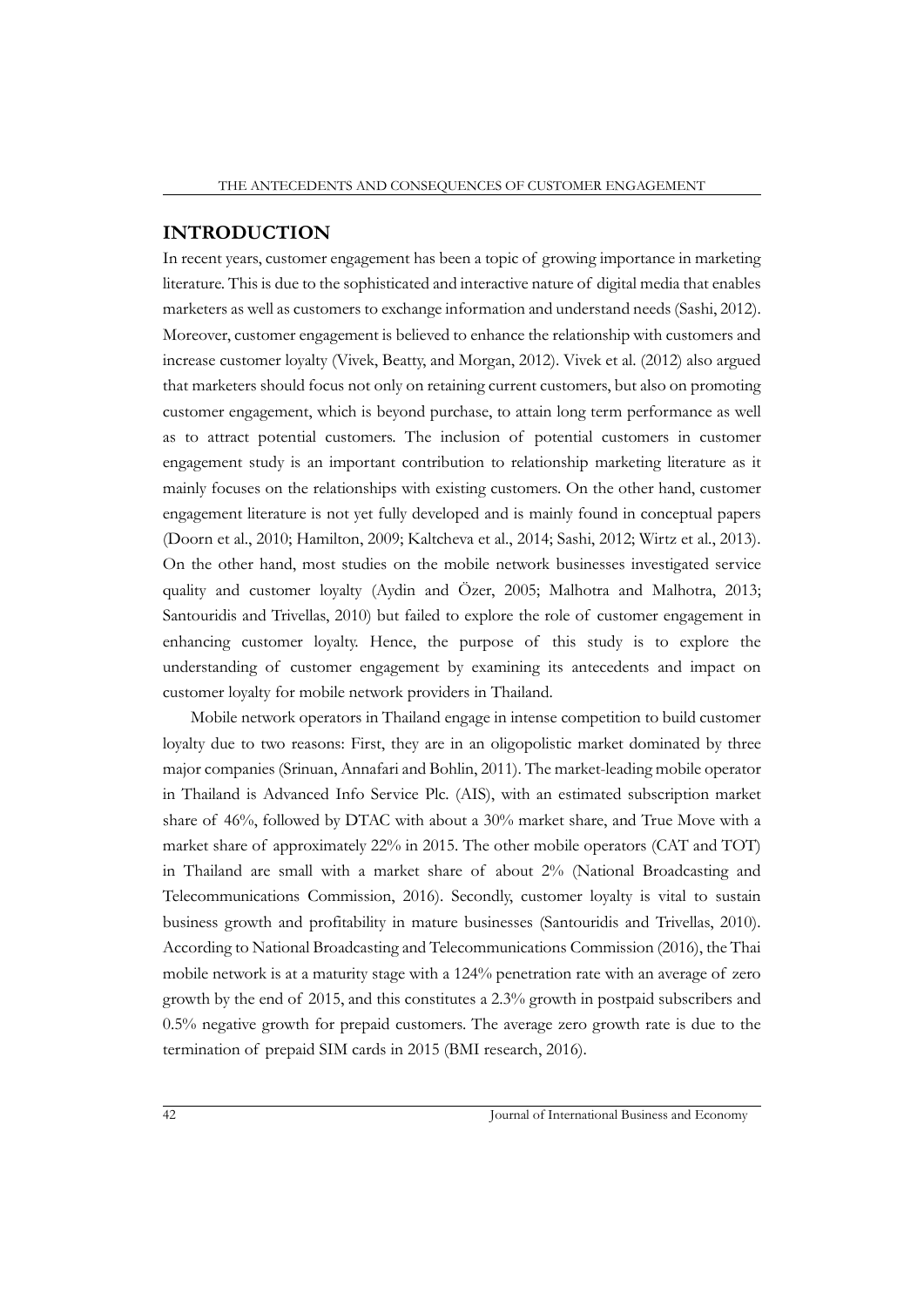Nevertheless, this is still an important industry which accounted for 3% of the country's GDP in 2014 (Tortermvasana, 2014) and as of the fourth quarter in 2015, Thailand had 83 million mobile subscriptions (14.3 million postpaid users and 68.7 million prepaid users) (National Broadcasting and Telecommunications Commission, 2016). Moreover, mobile networks have become very important due to the growing quantity of online business, and in Thailand, the smart phone is the key device for accessing most Internet services (Pornwasin, 2015).

Hence, these three mobile network operators compete with each other intensely and attract customers by offering different promotional offers and packages, good customer services and loyalty programs. They focus on having emotional connections with customers by using, for example, the DTAC's "happiness" campaign and True's "Giving is the best communication" campaign. They facilitate customer engagement activities through Facebook and websites. Yet, the decline in subscriber usage from 246 to 234 minutes per month in 2015 is another challenge for network operators in the competitive mobile business (National Broadcasting and Telecommunications Commission, 2016).

## **LITERATURE REVIEW**

#### **Customer engagement**

There are different definitions of customer engagement, and all of the engagement models involve stakeholders such as customers, organizations and employees, in the provision of customer experience (Roberts and Alpert, 2010). Customer engagement activities are continuous processes involving both before and after purchase activities. They are not only related to purchase decisions, but also to consumption activities and after purchase (Javornik and Mandelli, 2012). Similarly, customer engagement also refers to customer interaction with the brand without the customer necessarily purchasing it or planning on purchasing it, and customer engagement could be initiated by either the marketer or the customer (Vivek et al., 2012). Jones (2010) stressed that in order to enhance customer loyalty, customer engagement needs to be relevant, offer value, and support customer needs together with the provision of superior customer service. However, most companies were found not to facilitate engagement with customers sufficiently (Jones, 2010).

According to Sashi (2012), customer engagement is a circular series of processes in which behavioral components come before emotional attachment. Customer engagement may result in emotional bonds between marketers and brands or products (Fliess, Nadzeika, and Nesper, 2012) which is crucial for long term relationship. However, the emotional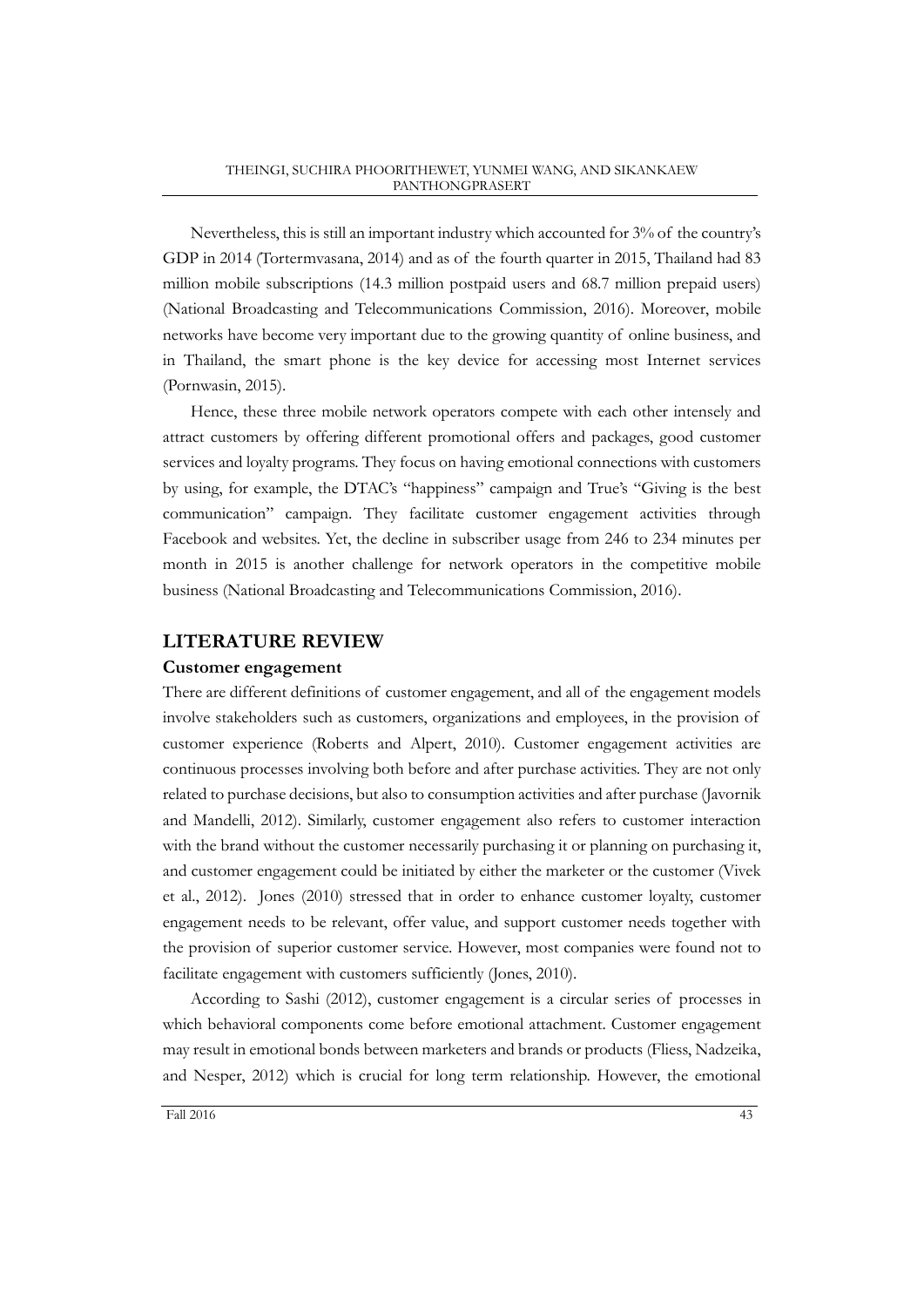elements of customers after-purchase are often ignored, and it is one of the barriers to high levels of customer engagement (Roberts and Alpert, 2010). Hence, even loyal customers do not necessarily have such emotional attachment (Sashi, 2012).

Customer engagement activities could be both online and offline (Wirtz et al., 2013). Due to the rapid development of the internet and social media, there is an emergence of online business communities where customers could conveniently engage in online business because of fewer constraints of location and time, low cost, possible anonymity, and less moral responsibility (Wirtz et al., 2013). As of March 2016, all mobile network operators in Thailand have active Facebook pages; AIS with 2.3 million followers, DTAC with 2 million followers and True with 1.2 million followers. However, their online engagement on Facebook is quite low as only a few hundred customers gave feedback by writing comments. Customer engagement activities after purchase are often found in the form of word-ofmouth, co-creation, and complaining behavior (Javornik and Mandelli, 2012), providing recommendations and helping other customers as well as writing reviews and engaging in legal action (Doorn et al., 2010).

#### **Customer loyalty**

Customer loyalty is measured in terms of both attitudinal and behavioral aspects to provide a holistic view (Santouridis and Trivellas, 2010). Customer loyalty is defined as a commitment to rebuy or repatronize a preferred product or service consistently in the future (Oliver, 1999) and is often measured in terms of repeat purchase, switching behavior and positive word-of-mouth communication (Mattila, 2004; Santouridis and Trivellas, 2010).

Recently, cross-buying behaviors have been considered part of customer loyalty and are very much the concern of the financial services sector as there is less money spent on new customer acquisitions, and the likelihood of customers staying with the same company is also lower (Jones, 2010). Most studies on cross-buying behaviors were found in the financial sector (Hong and Lee, 2012; Ngobo, 2004; Tung and Carlson, 2015). When measuring customer loyalty, cross-buying behaviors rather than repurchase intention are more applicable in the mobile network businesses because once customers have subscribed to a mobile network, they are less likely to purchase another SIM card. On the other hand, they might cross-buy the mobile phones sold by the mobile network providers if promotional packages are attractive enough. Hence, this study uses cross-buying intention as one of the measures for customer loyalty. Even though most studies used attitudinal and behavioral intentions (Malhotra and Malhotra, 2013; Santouridis and Trivellas, 2010), this study intends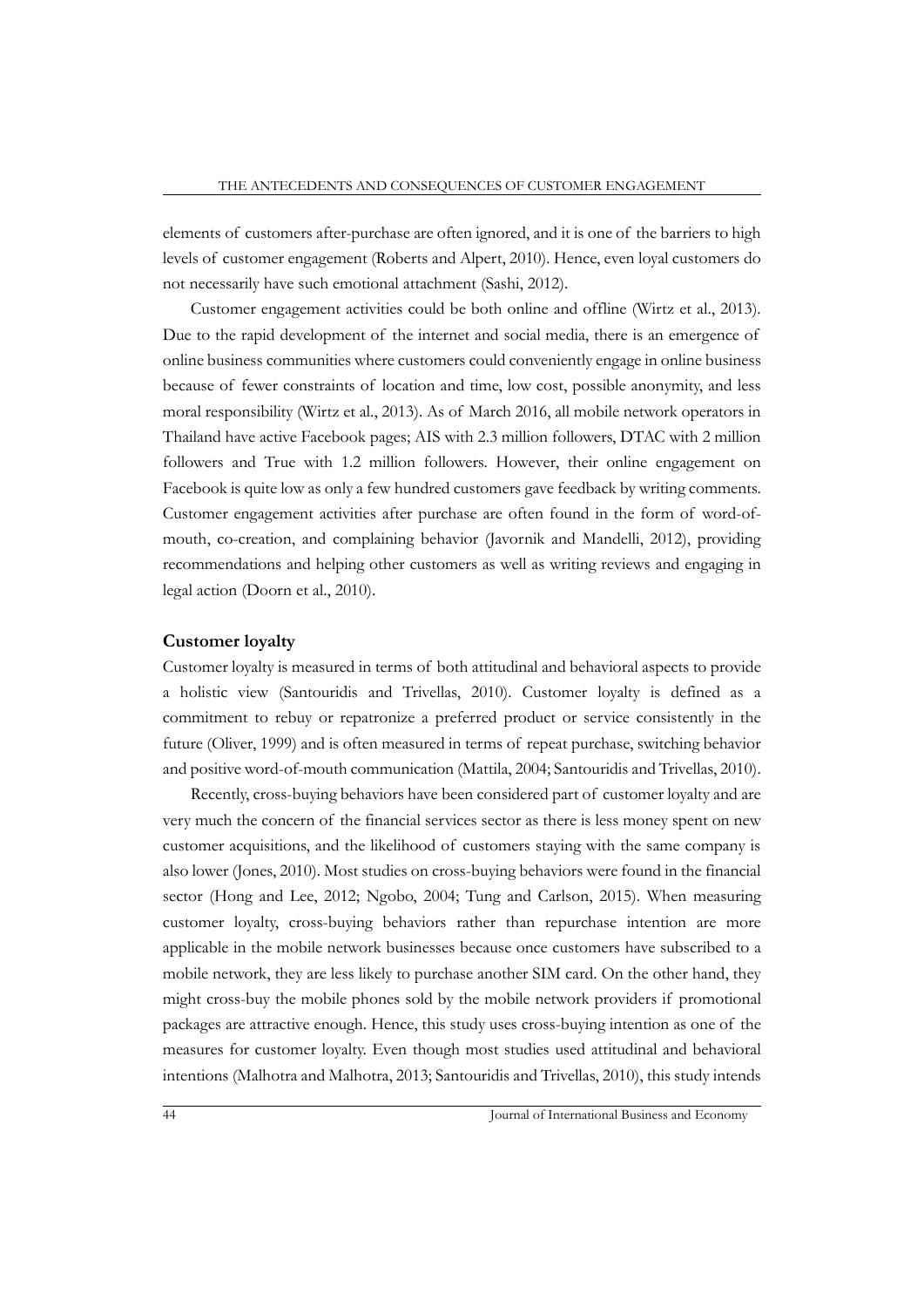to measure customer loyalty in terms of both past behavior and future intention to indicate future revenue. Hence, this study uses switching intention and cross-buying intention to measure future intention and past cross-buying behavior and past spending behavior to measure past customer loyalty behavior.

#### **Service quality**

Previous literature indicated that service quality enhances favorable behavioral intentions and reduces unfavorable intentions (Saha and Theingi, 2009; Zeithaml, Berry and Parasuraman, 1996). However, Johnson and Sirikit (2002) did not find strong links between service quality and behavioral intentions in the telecommunications sector and gave the reasons that the service quality dimensions (SERVQUAL) did not include "technical quality" in the telecommunications sector where network coverage, signals, and the speed of internet are crucial. Hence, the service quality dimensions should be adapted to different service sectors.

The study of Grönroos (1984) classified service quality into technical service quality and functional service quality. Technical service quality refers to what the consumers receive as a result of interaction with a service firm, and functional quality refers to how the service employees offer the services to customers. While evaluating technical service, Grönroos (1984) suggested that technical quality tends to be objective, while the functional service quality dimension is more likely to be subjective. Technical service quality in mobile networks is categorized into network coverage, mobile service, value-added services, billing system, convenience and price structure (Santouridis and Trivellas, 2010). Regarding functional service quality, Johnson and Sirikit (2002) also stressed that the important role of service employees is to offer a consistently high standard of service delivery. It is also very important for service employees to be screened, trained and motivated to become marketers (Bitner, 1990). Good customer service refers to the success of problem resolution, the help and service provided by call-centers (Santouridis and Trivellas, 2010) as well as frontline service employees at shops of mobile network providers.

#### **RESEARCH METHODOLOGY**

In order to understand the customer perception and insights into the service quality, customer engagement and loyalty to Thai mobile networks, qualitative research interviews were conducted with a convenience sample of 15 current mobile users aged over 18 years. This approach is a set of interpretive activities to determine the meaning behind actions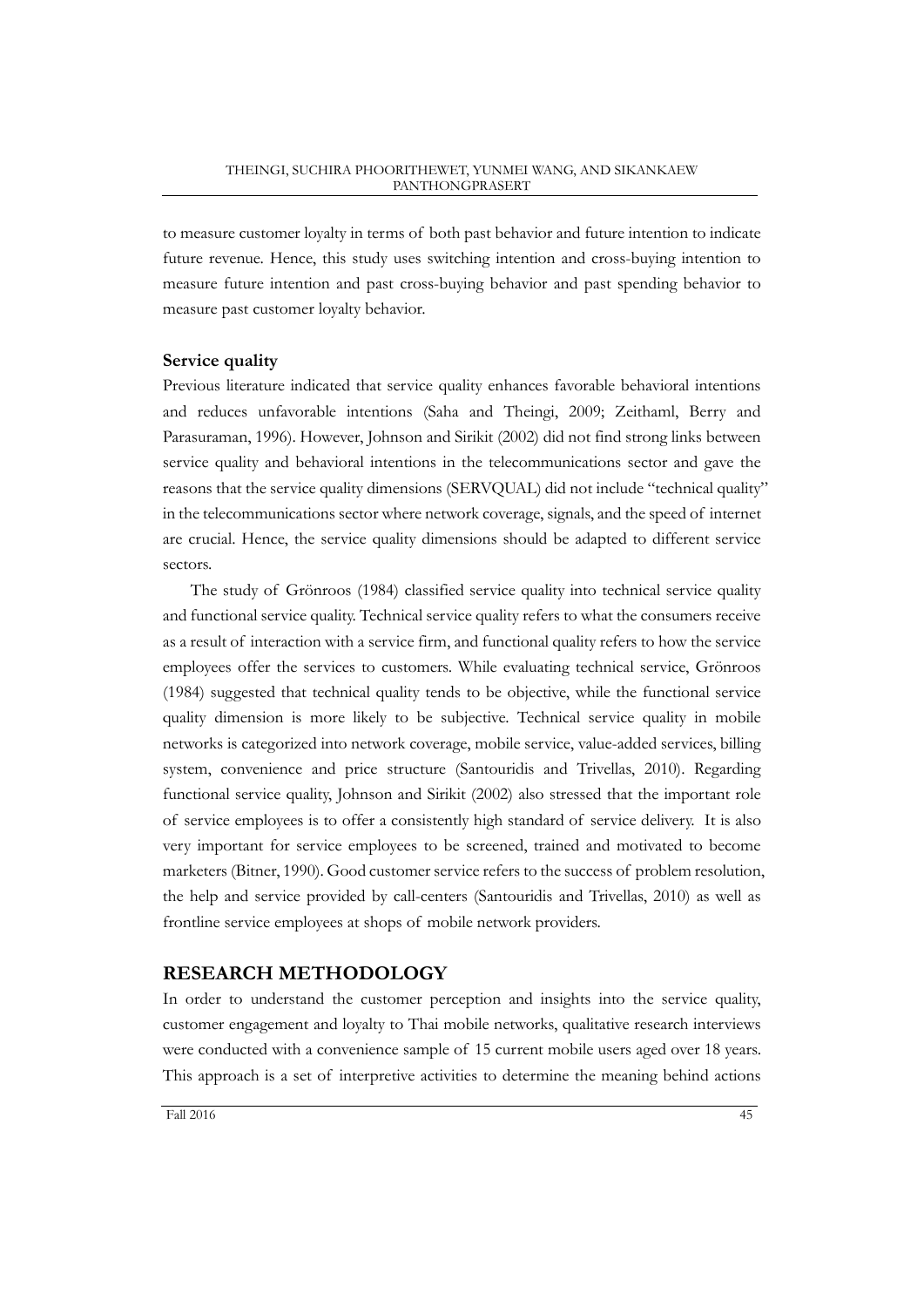and behaviors (Sinkovics and Alfoldi, 2012) and to help understand the underlying behaviors of customers (Zikmund et al., 2010). The data collected through interviews provided insights to explore and identify the important factors in this study (Hair et al., 2008) because at the moment only limited studies were found on the antecedents of customer engagement. Therefore, a qualitative study of this kind is important to identify service quality dimensions in a given industry (Burton, Easingwood and Murphy, 2001). However, the service quality dimensions found in the service marketing literature may not necessarily be applicable to other service businesses.

In order to enhance the reliability of the qualitative study, the interview protocol was based on the literatures on customer engagement and through the authors' brainstorming. The interview protocol included 34 open-ended questions covering the respondent's general information and modes of engagement with service providers; opinions about their service providers and the offered services, switching behavior and loyalty to mobile service providers. The duration of the recorded interviews ranged from 11 to 68 minutes. All of the 15 participants were obtained by employing convenience sampling by the authors and two research assistants between mid July and early September 2015 in Chiangmai (2 interviews), Chanthaburi (4 interviews) and Bangkok (9 interviews). Later, the data were transcribed for subsequent analysis, and the findings from these interviews were applied to develop the research propositions.

#### **FINDINGS AND CONCEPTUAL DEVELOPMENT**

Table 1 provides the descriptive information from the respondents' profiles. These respondents consisted of 7 males and 8 females with ages ranging from 19 to 46 years old, all coming from diverse backgrounds and occupations, and nine of them were postpaid users. Eleven of them had 1 SIM card each, 3 respondents had 2 SIM cards and one had 3 SIM cards from two mobile network providers. The average time spent by the respondents on Internet was approximately 8 hours per day and 44 minutes of calling time, indicating that they spent one third of their day on mobile service networks. The results from these interviews were also used to identify the types of service quality and the important factors that might have an impact on customer engagement behaviors and customer loyalty behaviors. Content analysis was employed to perform systematic examination and interpretation as well as to identify themes and relationships (Berg and Lune, 2012; Hair et al., 2008). Based on the interview results, the sub-themes of customer engagement,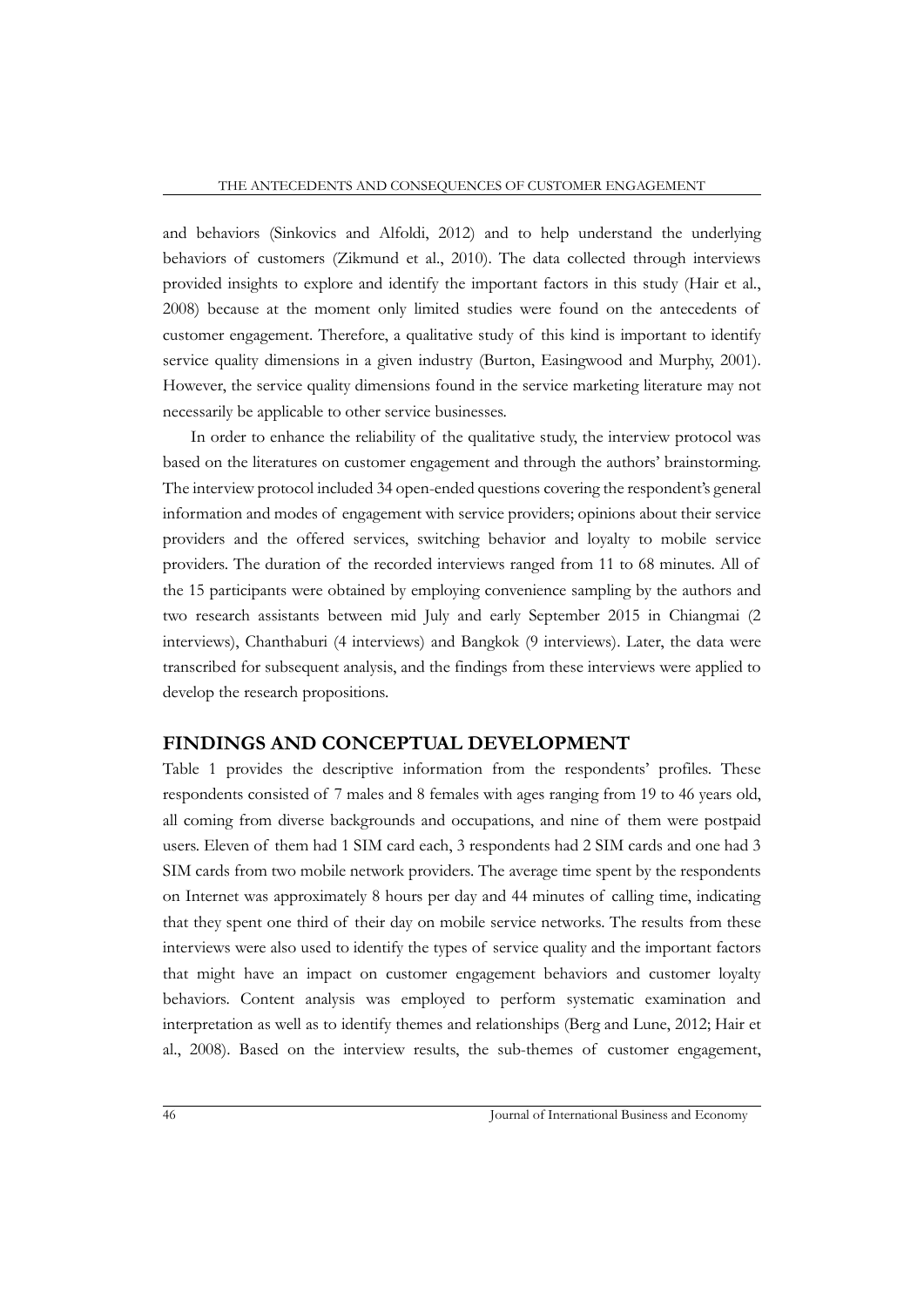customer loyalty, and service quality are merged with an additional dimension, a competitive promotional package.

| No.             | Gen-<br>der | Age | Occupation            | User<br>status | Net-<br>work<br>providers | Switch-<br>ing<br>behavior | Cross-<br>buying | Spend-<br>ing<br>behavior | Engage-<br>ment |
|-----------------|-------------|-----|-----------------------|----------------|---------------------------|----------------------------|------------------|---------------------------|-----------------|
| R <sub>1</sub>  | Female      | 40  | Real estate<br>lawyer | Post-paid      | <b>DTAC</b>               | $\rm No$                   | $\rm No$         | More                      | $\rm No$        |
| R <sub>2</sub>  | Male        | 24  | University<br>student | Post-paid      | TRUE                      | Yes                        | $\rm No$         | Less                      | Yes             |
|                 |             |     | Human                 |                |                           |                            |                  |                           |                 |
| R <sub>3</sub>  | Female      | 46  | resource              | Post-paid      | <b>TRUE</b>               | Yes                        | No               | Same                      | Yes             |
|                 |             |     | manager               |                |                           |                            |                  |                           |                 |
| R <sub>4</sub>  | Male        | 36  | Engineer<br>Small     | Post-paid      | AIS                       | Yes                        | Yes              | Same                      | Yes             |
| R <sub>5</sub>  | Female      | 39  | <b>Business</b>       | Post-paid      | <b>DTAC</b>               | $\rm No$                   | Yes              | Same                      | Yes             |
|                 |             |     | owner                 |                |                           |                            |                  |                           |                 |
|                 |             |     | <b>Business</b>       |                |                           |                            |                  |                           |                 |
| R <sub>6</sub>  | Male        | 24  | manager               | Post-paid      | TRUE                      | $\rm No$                   | Yes              | Less                      | $\rm No$        |
| R7              | Female      | 30  | MBA student           | Post-paid      | TRUE                      | Yes                        | Yes              | Less                      | Yes             |
|                 |             |     | Private               |                |                           | Yes to                     |                  |                           |                 |
| R <sub>8</sub>  | Male        | 31  | company               | Prepaid/       | True/                     | <b>DTAC</b>                | Yes              | Less                      | Yes             |
|                 |             |     | employee              | post-paid      | <b>DTAC</b>               | and No                     |                  |                           |                 |
|                 |             |     |                       |                |                           | to True                    |                  |                           |                 |
| R <sub>9</sub>  | Female      | 26  | Freelancer            | Prepaid        | True                      | $\rm No$                   | $\rm No$         | Less                      | Yes             |
|                 |             |     | Student/              |                |                           |                            |                  |                           |                 |
| R10             | Female      | 26  | part-time             | Prepaid        | <b>DTAC</b>               | $\rm No$                   | $\rm No$         | Same                      | Yes             |
|                 |             |     | employee              |                |                           |                            |                  |                           |                 |
| <b>R11</b>      | Female      | 22  | Student               | Prepaid        | <b>DTAC</b>               | No                         | Yes              | More                      | Yes             |
| R <sub>12</sub> | Female      | 25  | Employee              | Prepaid        | True                      | $\rm No$                   | Yes              | Less                      | $\rm No$        |
| R <sub>13</sub> | Male        | 19  | Cashier               | Prepaid        | True                      | $\rm No$                   | $\rm No$         | Less                      | $\rm No$        |
| R <sub>14</sub> | Male        | 31  | Teacher               | Post-paid      | <b>DTAC</b>               | No                         | Yes              | Same                      | Yes             |
| R <sub>15</sub> | Male        | 43  | Lecturer              | Post-paid      | True                      | Yes                        | $\rm No$         | Less                      | Yes             |

|  | Table 1. Respondents' profiles |  |
|--|--------------------------------|--|
|--|--------------------------------|--|

# **Customer engagement**

From the interview results, customer engagement behaviors are viewed in many ways; they are classified into provider-initiatives and customer-initiatives. The most frequent providerinitiative activity described by the respondents was the receipt of SMS messages about promotional offers. Other customer engagement activities initiated by mobile network providers were found to be game shows and the distribution of satellite dishes for educational purposes. Most customer-initiative activities were recommending friends and family members to use a certain network, and downloading stickers from the service providers' LINE shop, which is a popular social medium in Thailand. However, only 6 respondents engaged online by visiting or sharing information online or writing reviews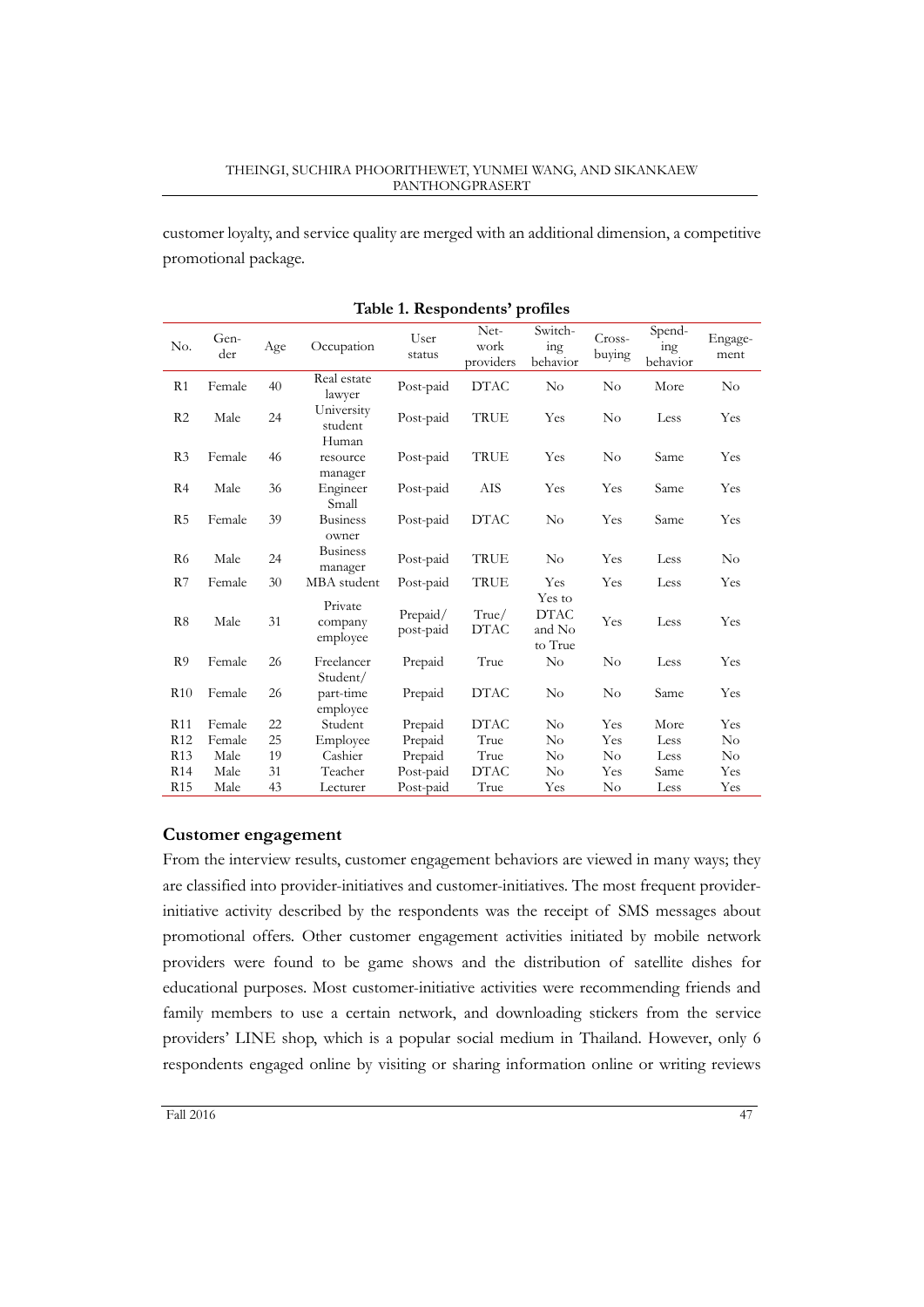while only one provided positive feedback to a service provider and two respondents complained to service providers. Hence, customer engagement activities between respondents are commonly found in terms of word-of-mouth communication followed by downloading stickers.

"I recommend XXX to my friends who asked for advice." (Respondent 9)

"I downloaded them (online stickers) if they were free of charge." (Respondent 10)

"I used to share some of XXX's videos on my Facebook's wall, and tagged some friends because the contents were lovely, or reflected my emotions or current social incidents." (Respondent 8)

"I visited the website to check new packages and promotions." (Respondent 4)

### **Customer loyalty**

As discussed in the literature review, customer loyalty in this study is described in terms of switching behavior, cross-buying behavior and spending behavior. The findings indicate that customer loyalty seems to depend on a competitive promotional package and technical service quality. Ten respondents said they would not switch to another brand in the near future because they were quite happy with the current offerings of the marketers while five respondents planned to switch because of a better promotional package and better signals. On the other hand, eight respondents revealed that they would cross-buy additional products and services offered by the same provider. The findings also show that the average spending on mobile bills is about 615 baht (approximately US\$ 17) per month with the minimum monthly spending of 200 baht (approximately US\$ 6) to a maximum of 1300 baht (approximately US\$ 37). Interestingly, eight respondents spent less money on a mobile network while five of them spent approximately the same amount because they tended to choose a price-related promotional package which best suited their lifestyle and where they could save money. The results also indicate that those who do not have the intention to switch to another brand may not necessarily increase their spending. Hence, their spending behaviors may not be a good indicator of customer loyalty. The following quotations reflect the customer loyalty behaviors of the respondents.

"I will definitely not switch to other service providers because I do not want to change my telephone number, as it is known by many people. If I change it, it would have an impact on my work" (Respondent 9).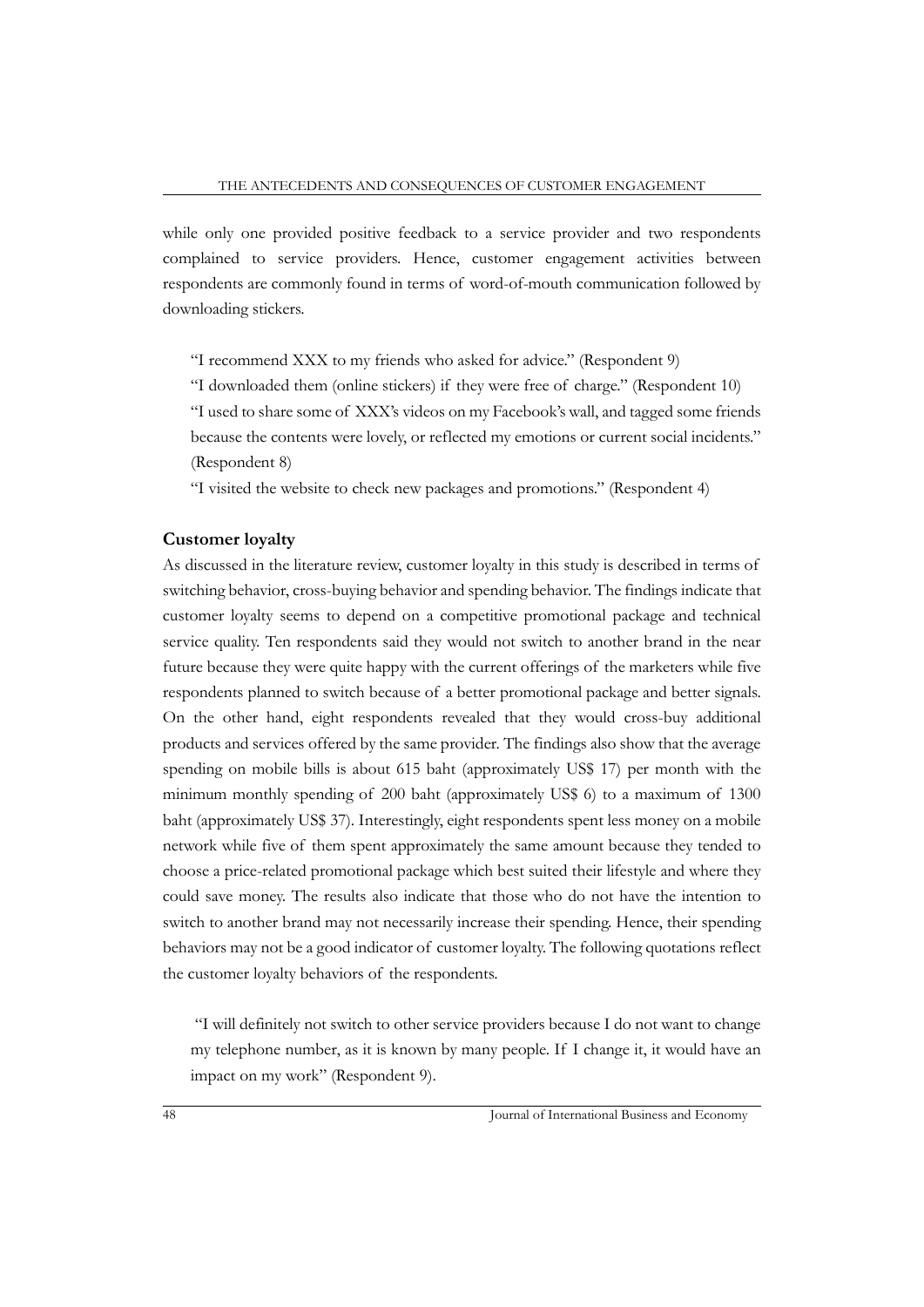"I do not remember why I chose XXX at the beginning as it was many years ago; however, after years of using XXX, I couldn't be bothered to change network. As I mentioned before I was happy with the services, many friends of mine are XXX users." (Respondent 1)

"I am thinking of buying new TV signal boxes from XXX." (Respondent 8)

"I feel like I am bonded with XXX because I use a lot of services offered by XXX (e.g. pre-paid and post-paid mobile network, home telephone, and cable television service), and I have used its services for a long time." (Respondent 8)

"I feel like we are good friend. I will not switch to others. I will use XXX. I like XXX." (Respondent 5)

# **Service quality**

Two main types of service quality emerged from the interview results. They are technical service quality and functional service quality. Technical service quality is arranged in the order of frequency in the responses of the respondents. They are stability of network signals, network coverage, Internet speed, advanced online transactions, and free online SMS services. Functional service quality includes customer services offered by front-line service employees at call centers and shops and includes their ability to solve problems, their courtesy, service provided by call centers and consistent service. Previous research also used customer service as part of the service quality of mobile providers (Santouridis and Trivellas, 2010). The quotations related to technical and functional service quality are shown in Table 2.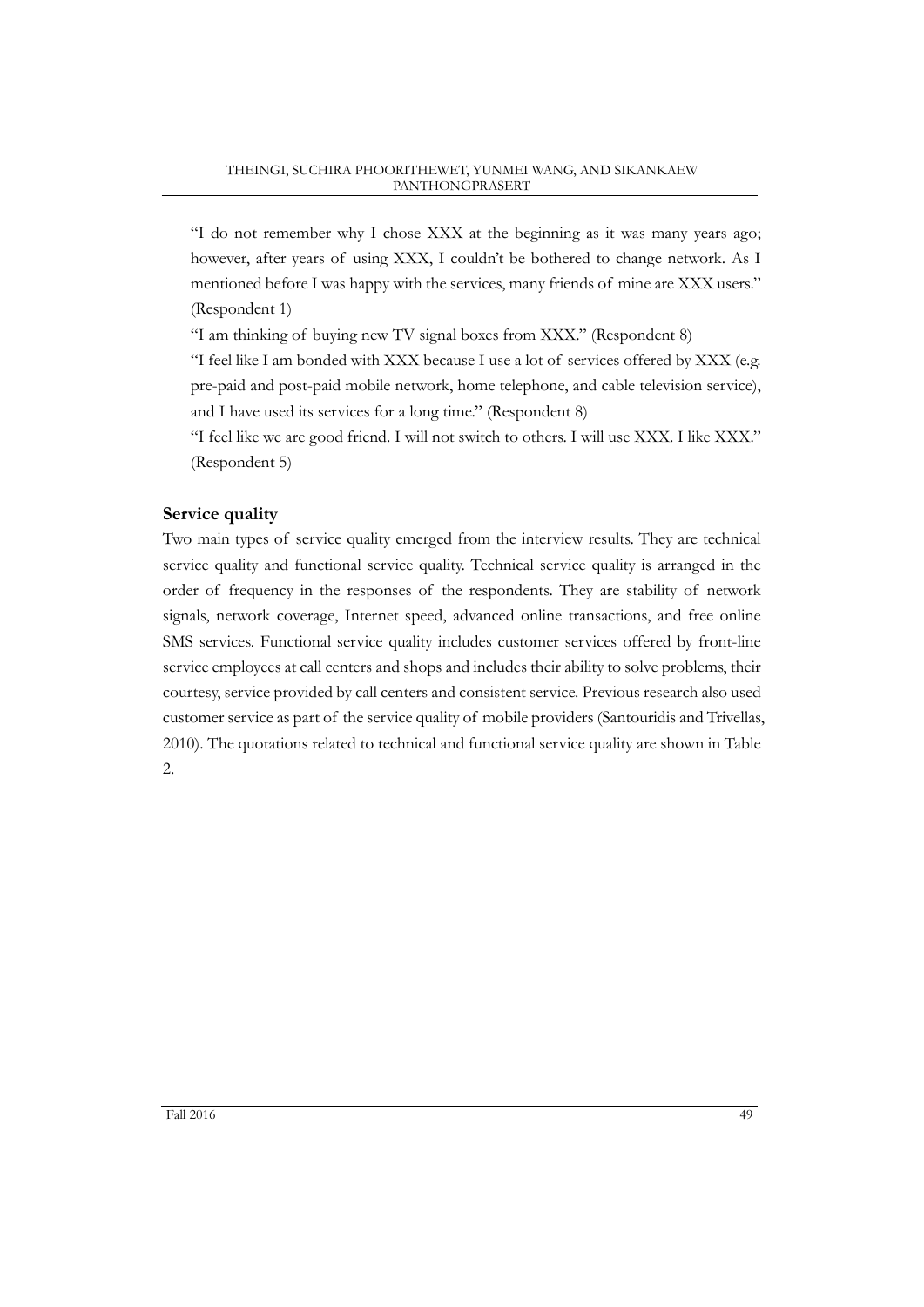| Table 2. The quotations related to technical and functional service quality |                                                                                                                                                         |  |  |  |  |
|-----------------------------------------------------------------------------|---------------------------------------------------------------------------------------------------------------------------------------------------------|--|--|--|--|
| <b>Technical Service Quality</b>                                            |                                                                                                                                                         |  |  |  |  |
| Quality of signals                                                          | "The Internet is really fast but the phone signal is not as good as advertised"<br>(Respondent 3).                                                      |  |  |  |  |
| Internet speed                                                              | "The only thing I talked with my friends is about the Internet speed. A<br>slower internet is frustrating and extremely annoying" (Respondent 4).       |  |  |  |  |
| Connectivity                                                                | "I am happier with XXX than previous one because of the fast connectivity"<br>(Respondent 6).                                                           |  |  |  |  |
|                                                                             | Functional service quality                                                                                                                              |  |  |  |  |
| Friendliness<br>willingness to help,                                        | The staff at the service center always seems to be very happy to help me<br>out, they know their products well when I consult about package information |  |  |  |  |

friendly and patient" (Respondent 1).

so bad" (Respondent 3).

and polite" (Respondent 9).

or promotions. Same as on the phone call. They all come across quite

"When I got to the store, the staff couldn't help me at all. They kept on saying "we will check it for you." They could not figure out the problem. And finally end up with asking me to change SIM Card and number. It was

"The staffs gave me a warm welcome and treated me well. They were so down to earth that did not make me feel uncomfortable to ask them information. They also gave me a clear information, and a useful recommendation. They had a good and smart personality, and are friendly

| THE ANTECEDENTS AND CONSEQUENCES OF CUSTOMER ENGAGEMENT |  |
|---------------------------------------------------------|--|
|                                                         |  |

A previous study found that customers' mobile service quality drives the purchase of more services in the future and reduces switching behavior (Malhotra and Malhotra, 2013) and technical service quality dimensions such as network coverage and customer service have an impact on customer loyalty (Aydin and Özer, 2005; Santouridis and Trivellas, 2010). Similarly, functional service quality provided by service employees, such as their willingness to help and their courtesy, has a positive impact on customer loyalty (Kaura, Prasad, and Sharma, 2015). Consistent with previous literatures, interview results suggest that those who are happy with the service quality offered by mobile network providers are more likely to be loyal customers.

"I will not switch for sure because I like the numbers, the services provided, the variety of promotions, and a good Internet signal." (Respondent 8) "They are knowledgeable, friendly, polite, and courteous. I feel like we are good friend. I will not switch to others. I will use XXX. I like XXX." (Respondent 5)

Hence, the first proposition is as follows:

knowledge (about product and promotion)

Good customer service

Politeness, good personality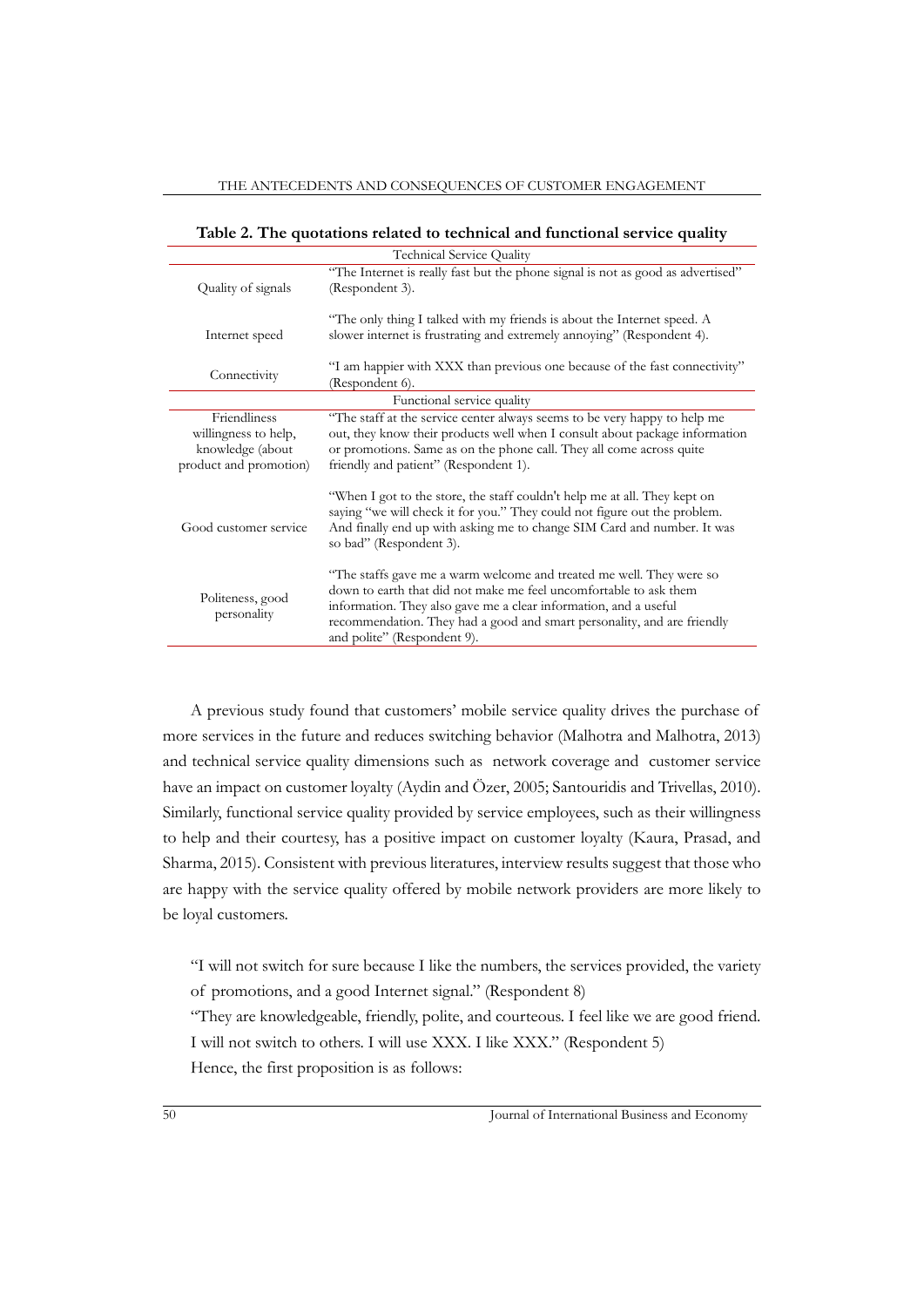# *Proposition 1: There is a positive relationship between service quality (technical and functional service quality) and customer loyalty.*

Even though this study initially focused on the impact of service quality on customer engagement and customer loyalty, thirteen respondents stressed the importance of competitive service fees, the variety of promotional packages and an affordable price structure as follows:

"I have subscribed this company for Internet usage because I need to use LINE and Whatsapp (social media) for my work's communication. It is cheaper to use post-paid, and I choose the cheapest package." (Respondent 8)

"My contract is finally up in two months. I may move back to XXX if YYY has no interesting promotion and attractive Internet packages." (Respondent 4)

"XXX is greedy and uncaring of their customers. I may move to YYY or ZZZ if it has better promotion." (Respondent 3)

"I think I will stay with XXX. But once the promotion package has expired, I may reconsider later." (Respondent 15)

The promotional packages and price offers tend to influence whether they will continue using the service from the same network provider. Respondents prefer promotional packages for unlimited Internet, prepaid promotion (e.g., 200 baht (approximately US\$ 6) for 20 days) as well as special promotions within the same network. Previous studies also found a relationship between perceived price fairness and customer loyalty (Kaura et al., 2015; Santouridis and Trivellas, 2010). Hence, it is proposed that;

# *Proposition 2: There is a positive relationship between having a competitive promotional package and customer loyalty.*

Regarding customer engagement, respondents discussed about two types of customer engagement as mentioned earlier; provider-initiatives and customer-initiatives. This study focuses on customer-initiative engagement activities as it is more direct and relevant to measure customer loyalty. The interview results also reveal that when the customers are happy with the service quality, they tend to provide positive word-of-mouth communication and sometimes share their reviews and comments online. They sometimes make a call to a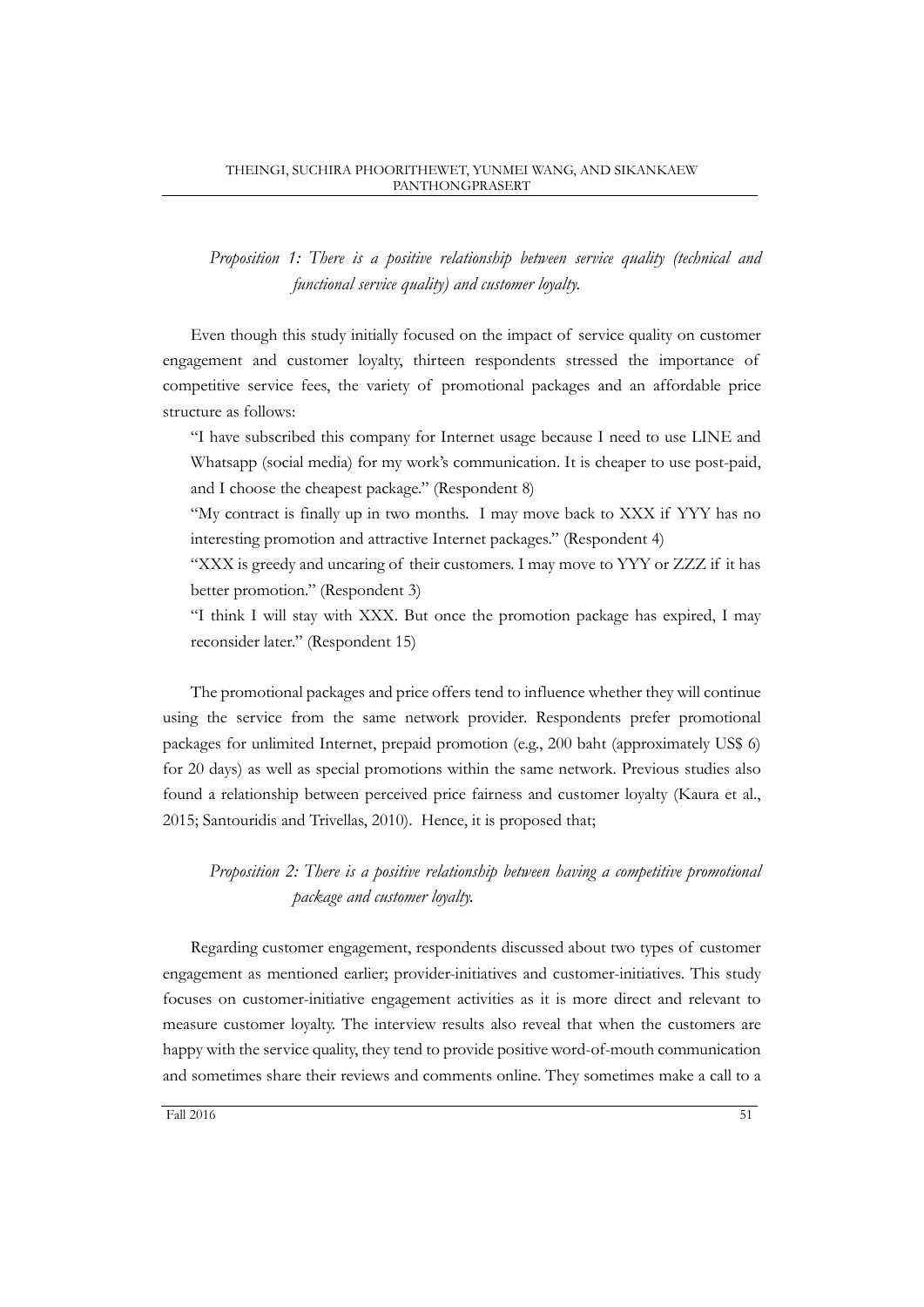service center to ask for information or to make a complaint. The interview results show that eight respondents who recommend the brand to others are not likely to switch brand and/or to participate in cross-buying behavior. The finding is consistent with the study of Vivek et al. (2012) in which customer engagement was believed to influence customer loyalty and cross-buying behavior.

"I recommend the package I am using to my friends. I think it is cheap, and I want them to experience a decent service at a reasonable price as I do…I will not switch because of a suitable and cheap internet package." (Respondent 11)

"I will not switch, and I will even recommend it to others." (Respondent 10)

A recent study also found that engaged customers of internet service providers are more likely to be loyal customers (O'Brien, Jarvis and Souta, 2015). Therefore, proposition 3 is developed.

# *Proposition 3: There is a positive relationship between customer engagement and customer loyalty.*

In the study of low-cost carriers, perceived service quality triggers customer feedback (Saha and Theingi, 2009), thereby increasing the chance of customer engagement. A previous study indicated that functional service quality rather than technical quality is more likely to encourage positive word-of-mouth communication (Ng, David, and Dagger, 2011). The interview results also indicated that customers tend to share their service experience with their family and friends as well as with the service provider. However, as discussed earlier, most of the customer engagement activities are offline and customer-initiatives. The following quotations also show that service quality is an antecedent of customer engagement behaviors.

"I recommend XXX to my friends who asked for advice because I found that the service provided by XXX such as speed, stable signal and coverage was alright compared to the fees I paid." (Respondent 9)

"Since I had experienced problems they were complaining about (bad and slow signal), and I found the right network, and I then wanted to recommend XXX to them, I could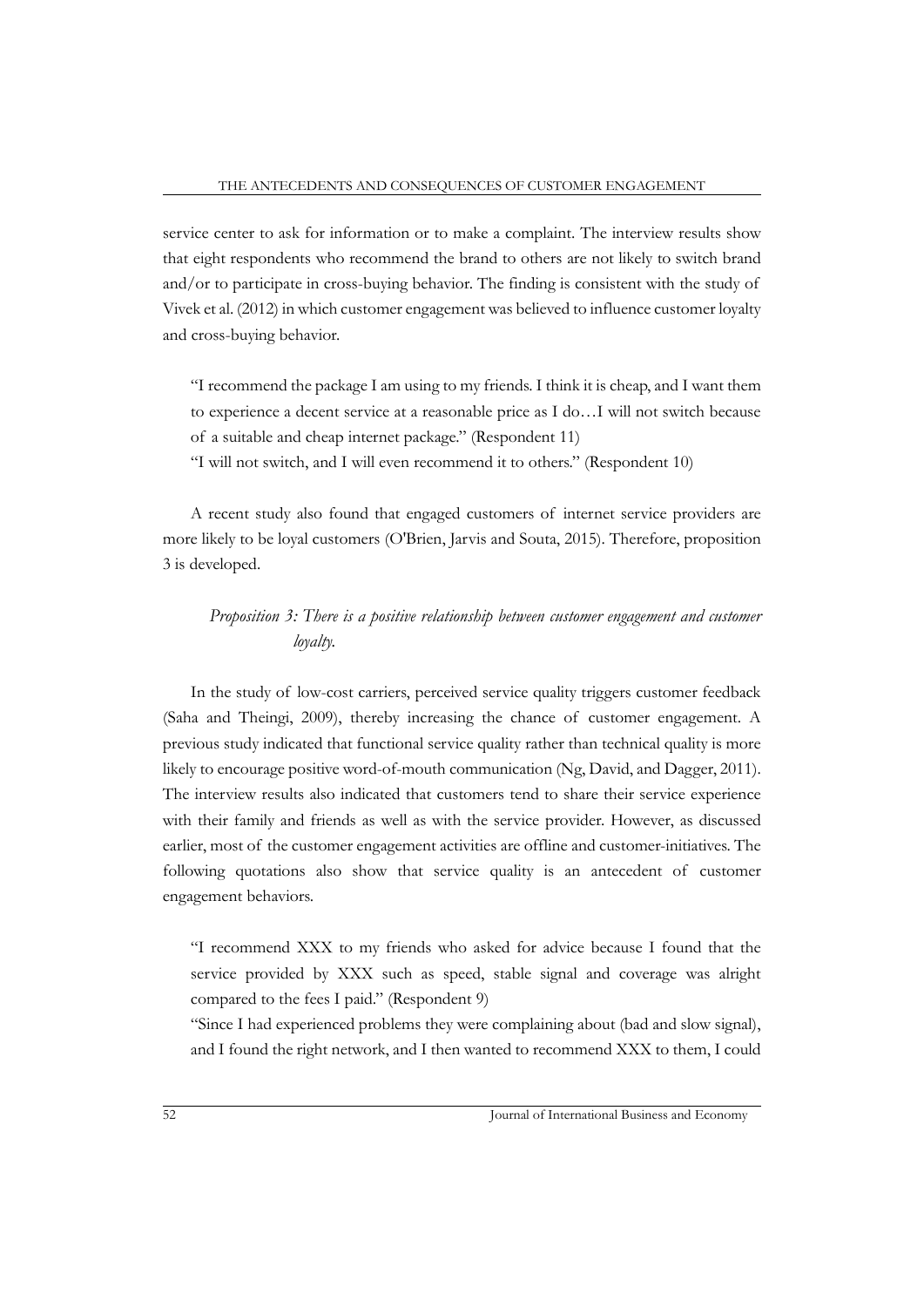even watch movies, listen to music and share Wi-Fi hotspots without a slow signal." (Respondent 10)

"I recommend my girl to use XXX (she is using YYY) as it is not very stable from time to time." (Respondent 2)

Hence, it is proposed that;

*Proposition 3A: There is a positive relationship between service quality and customer engagement.*

Most previous studies investigated the relationship between competitive price offers and customer loyalty (Kaura et al., 2015; Santouridis and Trivellas, 2010) and the indirect relationship between perceived price unfairness and negative word-of-mouth and switching intention (Santos and Basso, 2012). Hence, there is little or no study investigating the direct relationship between price structure and customer engagement. Despite the lack of previous literature, the interview findings indicate that most respondents prefer the promotional packages that save money for example 200 baht for 20 days unlimited calls or 79 baht (approximately US\$ 2) per week package. Moreover, many respondents were likely to engage with other customers about competitive promotional packages offered by mobile service providers as seen in the following quotations.

"I used to share my experience to my friends on Facebook and Instagram. At that time I really appreciated and liked its offers. XXX gave me 8 months free usage. I felt so good and I just wanted to tell everybody that I was really happy. I pay not more than 20 baht a month." (Respondent 5)

"I recommended my family and friends to switch from XXX to YYY because it is cheaper to call those with the same network." (Respondent 8)

"I like to visit and share information on Panthip website (one of the most popular websites in Thailand) because I would like to be updated and help other consumers as promotional package offers change very fast." (Respondent 7)

Hence the following proposition is developed.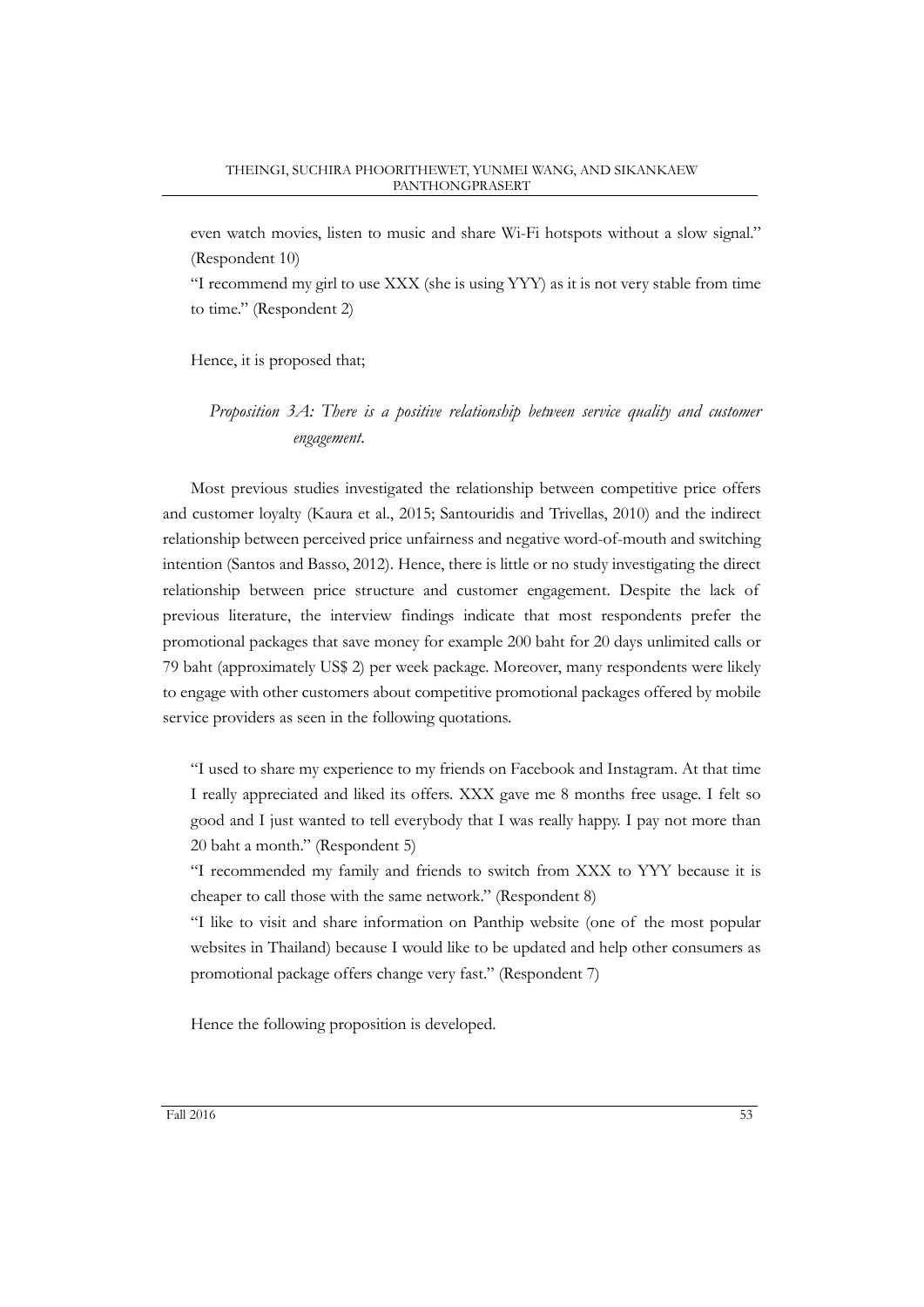*Proposition 3B: There is a positive relationship between having a competitive promotional package and customer engagement.*

Based on the previous literature and interview results, the main antecedents of customer engagement are identified as service quality (technical and functional) and competitive promotional packages while customer loyalty is measured in terms of switching intention and cross-buying behavior. Even though past spending behavior was initially thought to be a part of customer loyalty, the interview results show that good service quality and customer engagement behavior may not influence their spending behavior because once respondents become subscribers to a mobile network provider, they tend to choose the promotional packages that suit their lifestyle to limit their spending on mobile bills. Hence, spending behavior is excluded as an indicator of customer loyalty behavior in the mobile network business and the following conceptual framework is developed.





#### **CONCLUSION**

The findings from this exploratory study extend the understanding of customer engagement literature in marketing, its antecedents and its contribution in enhancing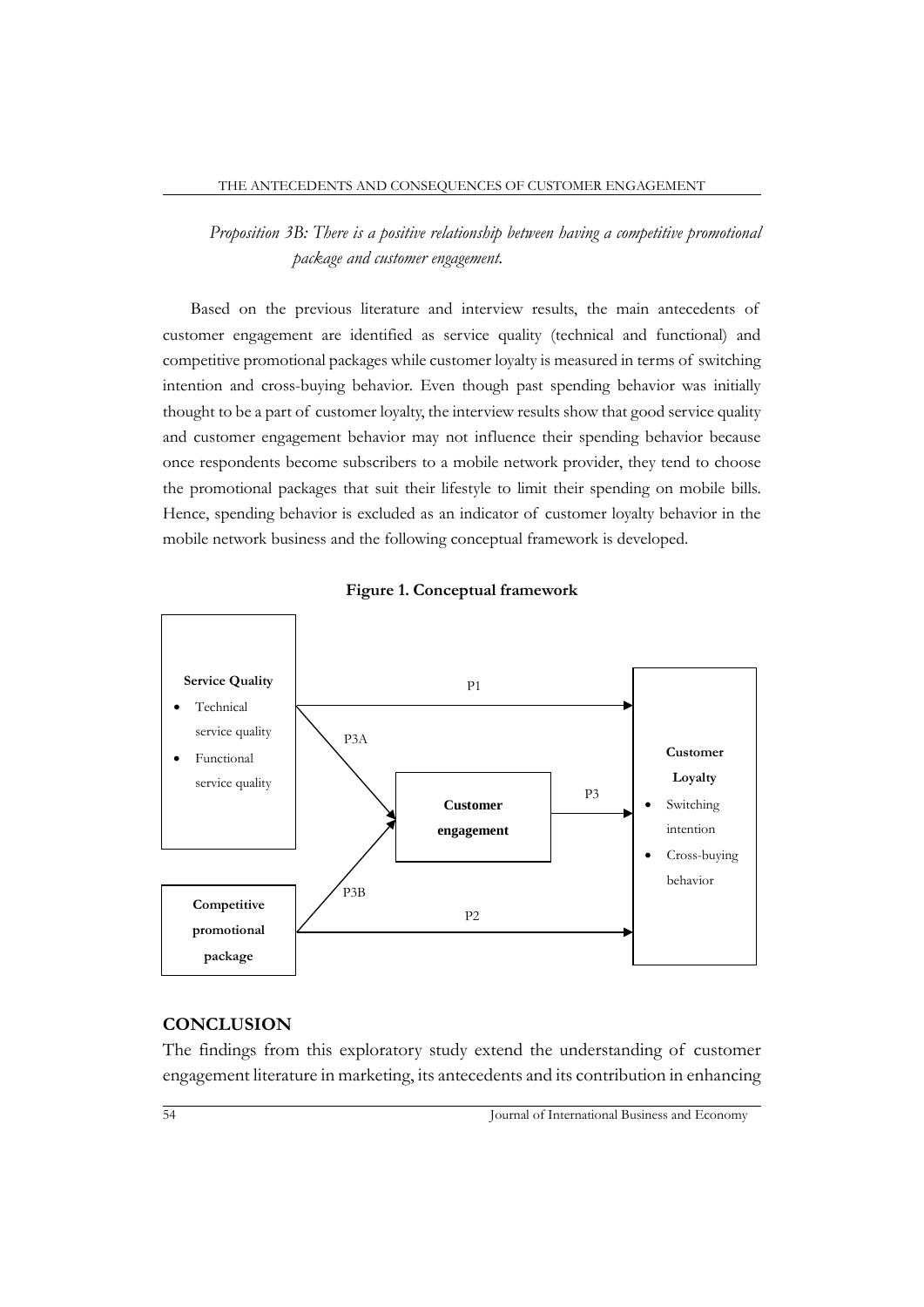customer loyalty which is especially important in mature mobile network business in Thailand. As previous studies in mobile network business mainly investigated the relationship between service quality and customer loyalty, this study highlights the impact of service quality and competitive promotional package on customer engagement which in turn influences customer loyalty. To have a more complete picture of customer engagement behavior, future study should include respondents from the other side of customer engagement such as marketers and service employees to understand their different perspectives. In addition, findings suggest that most interviewees are not emotionally connected to service network operators due to their concern about competitive promotional packages, network coverage or internet signals. Hence, future study may investigate the impact of calculative commitment in determining customer loyalty.

The findings may be limited since the majority of the interviewees were from Bangkok and the technical quality and functional quality of the telecommunication provider in different areas may provide different customer experiences as well as degrees of loyalty. The service operators should also establish more customer loyalty programs as most operators are weak in establishing long term relationships with customers. In addition, service operators should strengthen their service quality and offer attractive promotional package to enhance customer engagement, which is likely to influence customer loyalty. Moreover, this study should extend its research by conducting surveys with a larger sample size to provide more insight into the telecommunications business in Thailand and to have a better understanding of the crucial role of customer engagement in determining customer loyalty.

## **Acknowledgements**

The authors would like to express our thanks to Darwin Dhasan and Wanwisa Charoennan for data collection.

### **REFERENCES**

- Aydin, S. and G. Özer. 2005. The analysis of antecedents of customer loyalty in the Turkish mobile telecommunication market. *European Journal of Marketing* 39: 910-925.
- Berg, B. L. and H. Lune. 2012. *Qualitative research methods for the social sciences*. Boston: Pearson Education.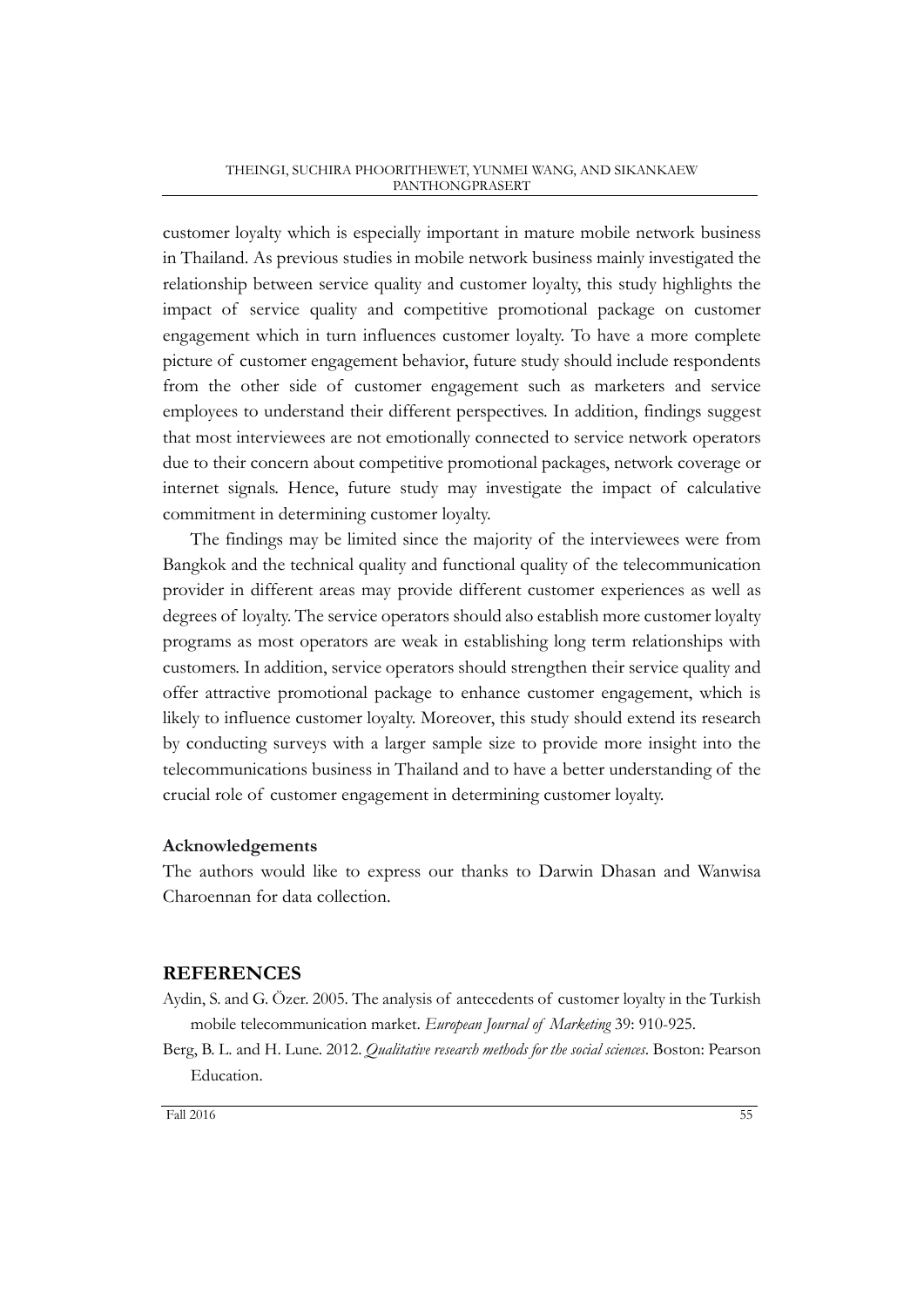- Bitner, M. J. 1990. Evaluating service encounters: The effects of physical surroundings and employee responses. *Journal of Marketing* 54: 69-82.
- BMI research 2016. Thailand telecommunication report. London: Business Monitor International Ltd.
- Burton, J., C. Easingwood, and J. Murphy. 2001. Using qualitative research to refine service quality models. *Qualitative Market Research: An International Journal* 4: 217-223.
- Doorn, J., K. N. Lemon, V. Mittal, S. Nass, D. Pick, P. Pirner, and P. C. Verhoef. 2010. Customer engagement behavior: Theoretical foundations and research directions. *Journal of Service Research August* 13: 253-266.
- Fliess, S., A. Nadzeika, and J. Nesper. 2012. Understanding patterns of customer engagement: How companies can gain a surplus from a social phenomenon. *Journal of Marketing Development and Competitiveness* 6: 81-92.
- Grönroos, C. 1984. A service quality model and its marketing implications. *European Journal of Marketing* 18: 36-44.
- Hair, J. F., M. F. Wolfinbarger, D. J. Ortinau, and R. P. Bush. 2008. *Essentials of marketing research.* Boston: McGraw Hill.
- Hamilton, J. 2009. Building a targeted pharmacy customer engagement approach. *International Journal of Pharmaceutical and Healthcare Marketing* 3: 381-396.
- Hong, J. K. and Y. Lee. 2012. Determinants of cross-buying intentions in banking services in collectivistic culture. *International Journal of Bank Marketing* 30: 328-358.
- Javornik, A. and A. Mandelli. 2012. Behavioral perspectives of customer engagement: An exploratory study of customer engagement with three Swiss FMCG brands. *Database Marketing & Customer Strategy Management* 19: 300-310.
- Johnson, W. C. and A. Sirikit. 2002. Service quality in the Thai telecommunication industry: A tool for achieving a sustainable competitive advantage. *Management Decision* 40: 693- 701.
- Jones, M. 2010. Customer engagement and loyalty in financial services. *Corporate Finance Review* 15: 25-29.
- Kaltcheva, V. D., A. Patino, M. V. Laric, D. A. Pitta, and N. Imparato. 2014. Customers' relational models as determinants of customer engagement value. *The Journal of Product and Brand Management* 23: 55-61.
- Kaura, V., C. S. D. Prasad, and S. Sharma. 2015. Service quality, service convenience, price and fairness, customer loyalty, and the mediating role of customer satisfaction. *International Journal of Bank Marketing* 33: 404-422.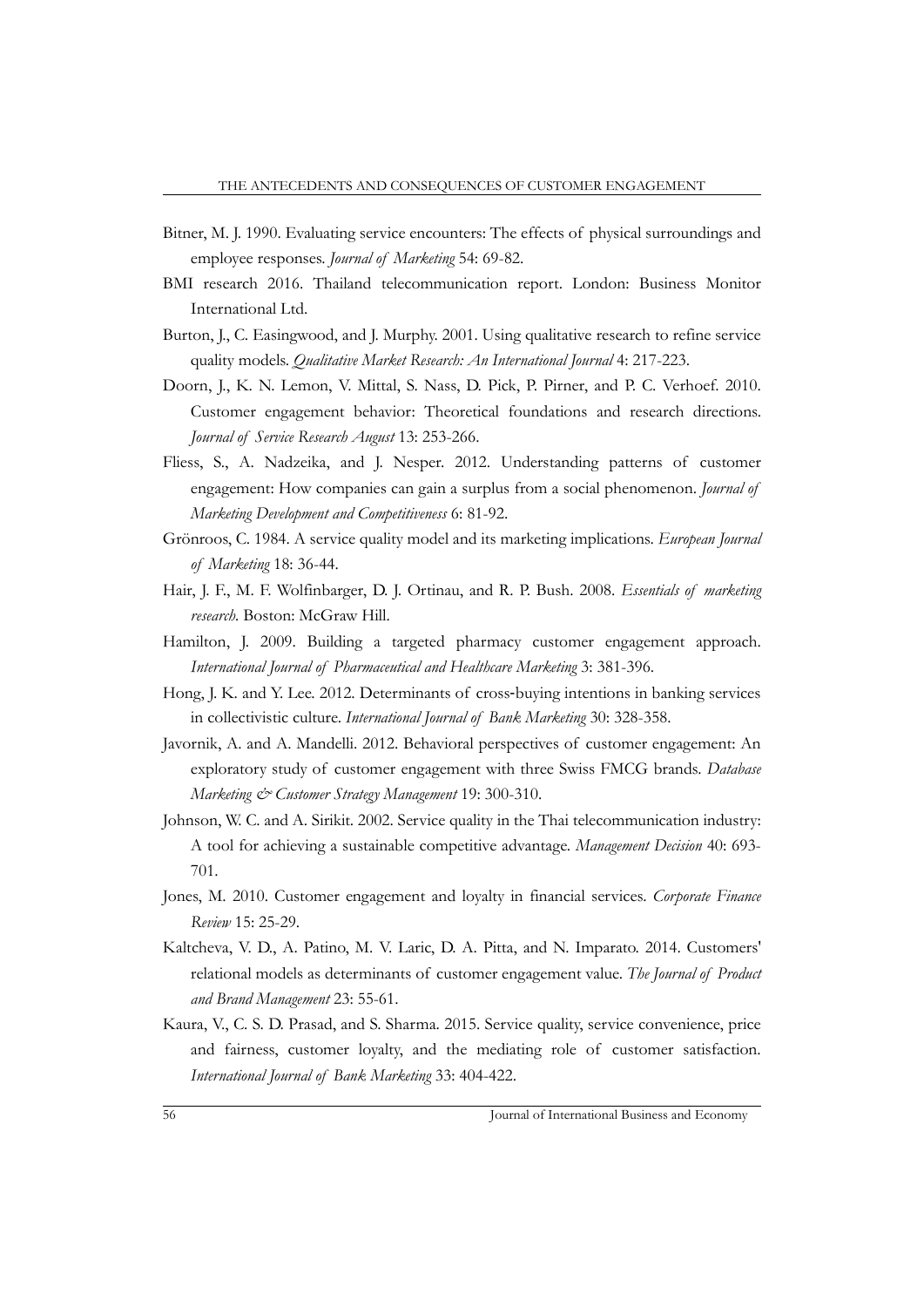- Malhotra, A. and C. K. Malhotra. 2013. Exploring switching behavior of US mobile service customers. *Journal of Services Marketing* 27: 13-24.
- Mattila, A. A. 2004. The impact of service failures on customer loyalty: The moderating role of affective commitment. *International Journal of Service Industry Management* 15: 134- 149.
- Ng, S., M. E. David, and T. S. Dagger. 2011. Generating positive word-of-mouth in the service experience. *Managing Service Quality: An International Journal* 21: 133-151.
- Ngobo, P. V. 2004. Drivers of customers' cross-buying intentions. *European Journal of Marketing* 38: 1129-1157.
- O'Brien, I., W. Jarvis, and G. Souta. 2015. Integrating social issues and customer engagement to drive loyalty in a service organisation. *Journal of Service Marketing* 29: 547-559.
- Oliver, R. L. 1999. Whence consumer loyalty? *Journal of Marketing* 63: 33-44.
- Pornwasin, A. 2015. Thailand moving ahead fast with connected lifestyle, Ericsson says. *The Nation Multimedia*, July 23.
- Roberts, C. and F. Alpert. 2010. Total customer engagement: Designing and aligning key strategic elements to achieve growth. *The Journal of Product and Brand Management* 19: 198- 209.
- Saha, G. C. and Theingi 2009. Service quality, satisfaction, and behavioural intentions: A study of low-cost airline carriers in Thailand. *Managing Service Quality: An International Journal* 19: 350-372.
- Santos, C. P. and K. Basso. 2012. Price unfairness: the indirect effect on switching and negative word-of-mouth. *Journal of Product & Brand Management* 21: 547-557.
- Santouridis, I. and P. Trivellas. 2010. Investigating the impact of service quality and customer satisfaction on customer loyalty in mobile telephony in Greece. *The TQM Journal* 22: 330-343.
- Sashi, C. M. 2012. Customer engagement, buyer-seller relationships, and social media. *Management Decision* 50: 253-272.
- Sinkovics, R. and E. Alfoldi. 2012. Progressive focusing and trustworthiness in qualitative research. *Management International Review* 52: 817-845.
- Srinuan, P., M. T. Annafari, and E. Bohlin. 2011. An analysis of switching behavior in the Thai cellular market. *Info* 13: 61-74.
- The National Broadcasting and Telecommunications Commission 2016. Mobile Market Share. http://www.nbtc.go.th/TTID/mobile\_market/market\_share/ (accessed March 31, 2016)